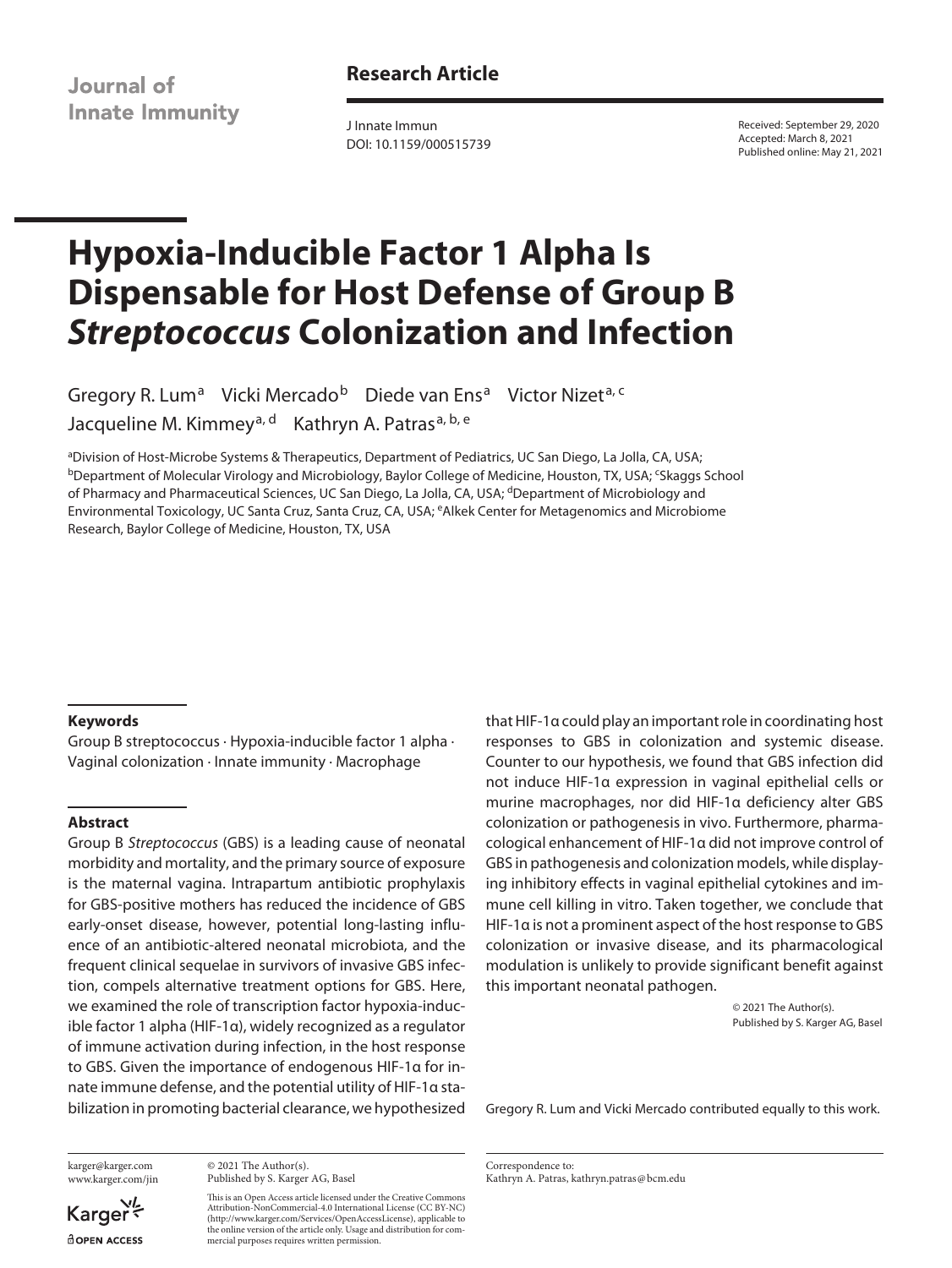# **Introduction**

<span id="page-1-2"></span><span id="page-1-1"></span><span id="page-1-0"></span>Group B *Streptococcus* (GBS or *Streptococcus agalactiae*) is associated with as many as 409,000 clinical infections every year globally [[1\]](#page-11-0), and remains a leading cause of maternal and fetal morbidity and mortality. Conservative approximations attribute 147,000 stillbirths and infant deaths to GBS annually [\[1](#page-11-0)]. Considered a "pathobiont," GBS is part of the normal gastrointestinal and vaginal microbiota in many healthy women, colonizing up to 21–30% in pregnancy [\[2\]](#page-11-1). During the second or third trimester, GBS can ascend from the vaginal tract and spread to the fetus in utero; alternatively, it may be transmitted to neonates during vaginal delivery [[3\]](#page-11-2). Maternal GBS colonization and/or infection increase the risk of premature delivery and neonatal sepsis. In the infant, early-onset GBS disease, defined as occurring in the first 1–7 days of life, manifests most often as pneumonia and sepsis. Late-onset disease, occurring between 7 and 90 days of life, most commonly presents sub-acutely with a high risk of meningitis, and can also present as soft tissue infection [\[4\]](#page-11-3). Even among infants who survive GBS meningitis, approximately 32–44% develop long-term neurological and cognitive impairments such as global developmental delay, bilateral sensorineural deafness, or persistent seizure disorder [[5](#page-11-4), [6](#page-11-5)]. Current intrapartum antibiotic prophylaxis for GBS-positive mothers has markedly reduced incidence of GBS early-onset disease, yet comes with secondary consequences on the neonatal microbiome, such as decreased abundance of beneficial commensals [[7\]](#page-11-6). Furthermore, rates of GBS late-onset disease have not diminished [\[2\]](#page-11-1). The potential long-lasting impact of an altered neonatal microbiota on health and development, and the sequelae imposed by GBS infection, call for alternative treatment options for GBS [\[8\]](#page-11-7). One appealing alternative strategy to antibiotic therapy would be to enhance the endogenous host immune response against GBS.

<span id="page-1-7"></span><span id="page-1-6"></span><span id="page-1-5"></span><span id="page-1-4"></span><span id="page-1-3"></span>Neonatal defenses against GBS are primarily driven by innate immunity as the adaptive immune system is not yet fully developed. Upon host recognition of GBS through toll-like receptors (TLRs) 2 and 6, and through complement molecules deposited on the bacterial surface, innate immune cells produce many cytokines such as IL-1β, IL-6, IL-8, IL-12, TNF-α, IFN-β, and IFN-γ, to promote GBS phagocytic clearance and containment [\[9–](#page-11-8) [1](#page-11-0)[2](#page-11-1)]. While all of these cytokines contribute to anti-GBS defense, IL-8 and IL-1β are especially critical. IL-8 promotes neutrophil migration and activation, and IL-1β signaling, a driver of immune cell proliferation, differen<span id="page-1-9"></span><span id="page-1-8"></span>tiation and activation, is indispensable for protection against GBS infection in animal models [\[9](#page-11-8), [1](#page-11-0)[2](#page-11-1)[–1](#page-11-0)[4\]](#page-11-3). The clinical relevance of these cytokines is supported by higher maternal plasma IL-1β in early term births and GBS neonatal infections, and IL-8 has been validated as an early diagnostic marker for neonatal sepsis [\[1](#page-11-0)[5,](#page-11-4) [1](#page-11-0)[6\]](#page-11-5). In addition to neonatal innate immune responses, maternal vaginal responses to GBS are key to limiting maternal colonization, infection, and transmission during delivery. Vaginal epithelial cells and whole vaginal tissue directly respond to GBS colonization and infection by producing an abundance of pro-inflammatory signals: IL-1β IL-6, IL-8, CXCL1, TNFα, and GM-CSF [[2](#page-11-1), [1](#page-11-0)[7–](#page-11-6)[1](#page-11-0)[9\]](#page-11-8). Of note, the vaginal and cervical epithelium of healthy women produces high levels of IL-1β and IL-8 during and throughout pregnancy [[2](#page-11-1)0]. These parallel cellular responses to GBS in colonization and invasive disease suggest that pharmacological boosting of host immune signaling pathways may confer protection against GBS in prophylactic and therapeutic contexts.

<span id="page-1-17"></span><span id="page-1-16"></span><span id="page-1-15"></span><span id="page-1-14"></span><span id="page-1-13"></span><span id="page-1-12"></span><span id="page-1-11"></span><span id="page-1-10"></span>Recently, transcription factors associated with the cellular response to hypoxia have been identified as important immune regulators in bacterial pathogenesis. Hypoxia-inducible factor 1 alpha (HIF-1α) participates in a heterodimeric complex (HIF) as a master regulator of cell adaptation to hypoxic conditions by driving expression of genes involved in metabolism, vascularization, and immune activation [[2](#page-11-1)[1](#page-11-0)]. During normoxia, HIF-1α also regulates immune cell behavior, differentiation, and effector genes such as IL-8, IL-1β, TNFα, iNOS, and cathelicidin [[22–2](#page-11-1)[8\]](#page-11-7). Bacterial components such as LPS directly increase HIF-1α expression in host immune cells as an added measure of host defense [\[2](#page-11-1)[9,](#page-11-8) [30](#page-11-2)]. HIF-1α deficiency in macrophages and neutrophils leads to impaired ATP generation, intracellular killing and effector function (i.e., cytokine and antimicrobial peptide production) against group A *Streptococcus* and *Pseudomonas aeruginosa* [[2](#page-11-1)[5](#page-11-4), [3](#page-11-2)[1\]](#page-11-0). Furthermore, epithelial HIF-1α deficiency reduces host control of uropathogenic *E. coli* or group A *Streptococcus* in the bladder and skin, respectively, [[3](#page-11-2)[2](#page-11-1), [33\]](#page-11-2). Stabilization of HIF-1α with AKB-4924, a pharmacologic inhibitor of HIF-1α degradation, decreases uropathogenic *E. coli* urinary tract colonization and infection in mice [[3](#page-11-2)[2](#page-11-1)], and increases phagocytic clearance of methicillinresistant *Staphylococcus aureus* in vitro and in vivo [[3](#page-11-2)[4](#page-11-3)]. Given the importance of endogenous HIF-1α on innate immune activity, and success of HIF-1α stabilization in other models of bacterial pathogenesis, we hypothesized that HIF-1α could play an important role in coordinating host responses to GBS, and that pharmacological stabili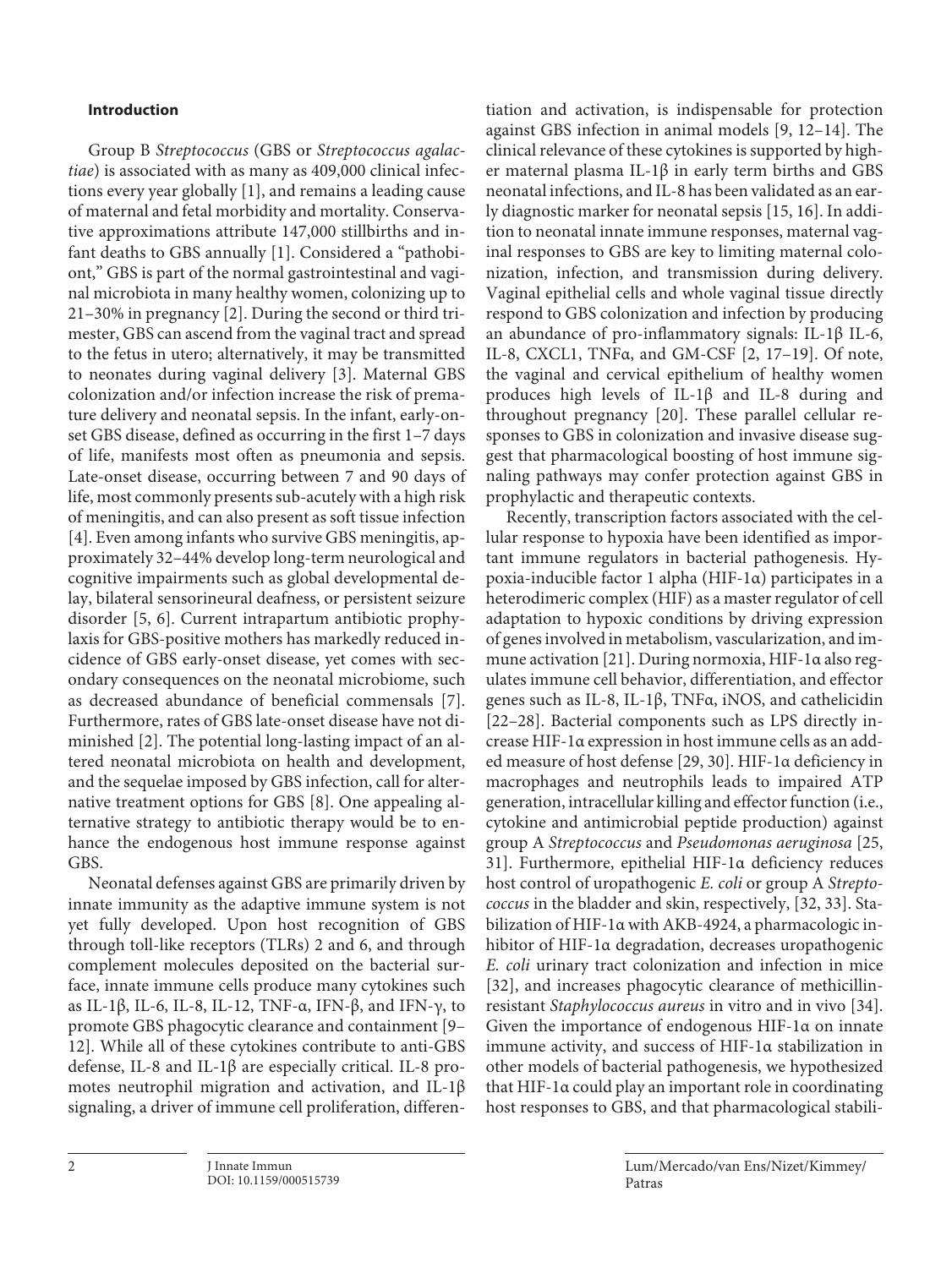zation of HIF-1α may improve host control of GBS colonization and infection.

The contribution of HIF-1α to host interactions with GBS was investigated in models of both colonization and systemic disease. Additionally, we tested the effects of pharmacological enhancement of HIF-1α in these same models. Counter to our hypothesis, we found that GBS infection did not induce HIF-1α expression in vaginal epithelial cells or murine macrophages, nor did HIF-1α deficiency alter GBS colonization or pathogenesis in vivo. Furthermore, pharmacological enhancement of HIF-1α did not improve control of GBS in pathogenesis and colonization models, while displaying inhibitory effects on vaginal epithelial cytokine production and immune cell killing in vitro. Taken together, we conclude that HIF-1α is not a prominent aspect of the host response to GBS colonization or invasive disease, and its pharmacological modulation is unlikely to provide significant benefit against this important neonatal pathogen.

# **Materials and Methods**

# *Reagents*

AKB-4924 was acquired from Aerpio Therapeutics (Cincinnati, OH, USA) at a concentration of 4 mg/mL dissolved in 12% 2-hydroxypropyl-beta-cyclodextrin (HPβCD) at a pH of 4.0. 12% HPβCD at pH 4.0 was used as a vehicle control. Phorbol 12-myristate 13-acetate (PMA) was acquired from Sigma Aldrich and diluted to a working concentration of 25 nM in Hanks' Balanced Salt Solution. Hanks' Balanced Salt Solution was used as a vehicle control.

# *Bacterial Strains and Growth Conditions*

GBS strains COH1 (ATCC BAA-1176), isogenic β-hemolysin deficient mutant (Δ*cylE*) [[3](#page-11-2)[5\]](#page-11-4), and A909 (ATCC BAA-1138), were grown to stationary phase at 37°C in Todd-Hewitt broth (*Hardy Diagnostics*) for at least 16 h. Cultures were diluted in fresh Todd-Hewitt broth and incubated at 37°C until mid-logarithmic phase (defined as  $OD_{600} = 0.4$ ). Bacterial cultures were centrifuged (3,220) *g*, 5 min), washed in sterile PBS, and resuspended at the desired concentration in RPMI-1640 (in vitro) or sterile PBS (in vivo). For opsonization experiments, GBS was resuspended in RPMI-1640 (*Gibco*) containing 2% FBS + 20% pooled human serum for 10 min before infection. Pooled human serum was obtained from peripheral blood from >10 healthy adult donors as approved by UC San Diego Human Research Protection Program Institutional Review Board IRB# 131002. Inoculum was quantified by plating serial dilutions on Todd-Hewitt agar (THA) plates and counting the colony-forming units (CFUs).

# *Human and Murine Cell Lines*

Immortalized human vaginal epithelial cells (VK2/E6E7) and murine macrophage cell line (RAW 264.7) were acquired from the American Type Culture Collection (ATCC CRL-2616 and ATCC TIB-71, respectively). VK2 cells were cultured in keratinocyte serum-free medium (KSFM) (*Gibco*) with 0.5 ng/mL human recombinant epidermal growth factor and 0.05 mg/mL bovine pituitary extract. RAW 264.7 cells were grown in Dulbecco's Modified Eagle Medium (*Gibco*) + 10% FBS (heat inactivated). Cells were cultured in a 37 $\rm{^{\circ}C}$  incubator with 5% CO<sub>2</sub>. Cells were split every 3-4 days at ∼80% confluency, and 0.25% trypsin/2.21 mM EDTA (*Corning*) or cell scrapers were used to detach VK2 and RAW 264.7 cells for passaging, respectively.

## *VK2-HRE and RAW-HRE Reporter Cell Generation*

<span id="page-2-1"></span>VK2 and RAW 264.7 HIF-1α reporter cells were generated using previously published methods [[3](#page-11-2)[6](#page-11-5)]. Cell lines (70% confluency, 24-well plates) were transduced at a multiplicity of infection (MOI) = 20 using the Cignal Lenti Reporter mCMV-HREluciferase (CLS-007L) and Cignal Lenti control vector mCMVluciferase (CLS-NCL) (both viral preparations were purchased from *Qiagen*). The cells were also treated with SureENTRY Transduction Reagent (*Qiagen*) at 8 μg/mL in the presence of normal culture media supplemented with 1× MEM Non-Essential Amino Acids (*Gibco*) during transduction. After 24 h, the lentiviral supernatant was removed and replaced with normal culture media supplemented with MEM Non-Essential Amino Acids. Cells were selected after 48 h for puromycin (*Gibco*) resistance at a concentration of 2.5 μg/mL (VK2) or 20 μg/mL (RAW 264.7). Cells were maintained in puromycin online suppl. media (for all online suppl. material, see www.karger.com/ doi/10.1159/000515739).

# *HRE-Luciferase Assays*

VK2-HRE and RAW-HRE cells were plated the day before in white opaque, tissue culture 96 well plates in culture media as described above. Cells were pretreated with 12 μg/mL AKB-4924 or vehicle for 4 h before infection. Cells were infected with GBS COH1 or isogenic Δ*cylE* at MOI = 20 as indicated in figure legends. At 2 h postinfection, cells were washed once with PBS and lysed with 25 μL/well of Steady-Glo<sup>®</sup> Luciferase Assay System reagent (*Promega*) for 5 min at room temp. RPMI-1640, containing no phenol red, was added (25 μL/well), mixed, incubated at room temperature for 15 min, and luminescence was then measured on an EnSpire Alpha Multimode Plate Reader (*PerkinElmer*). Arbitrary units of luminescence were normalized across individual experiments using values from vehicle-treated, uninfected VK2- HRE or RAW-HRE cells.

# *VK2 Adherence Assay*

<span id="page-2-2"></span><span id="page-2-0"></span>Vaginal epithelial adherence assays were performed as adapted from prior methods [[3](#page-11-2)[7,](#page-11-6) [3](#page-11-2)[8](#page-11-7)]. VK2 cells were plated to confluency in 24-well tissue culture plates. Once confluent, VK2 cells were treated with AKB-4924 (8 μg/mL) or vehicle control for 5 h. Cells were infected with GBS COH1 at MOI = 1 or 0.1 (assuming  $1 \times 10^6$ VK2 cells per well). GBS was brought into contact with the VK2 cells by centrifuging for 1 min at 300 *g*. After 30 min, supernatant was removed and cells washed 6× with sterile PBS. Cell layers were incubated for 5 min with 100 μL 0.25% trypsin/2.21 mM EDTA after which 400 μL of 0.025% Triton-X in PBS was added. Wells were mixed 30× to ensure detachment, and GBS recovery was determined by plating on THA plates using serial dilution and counting CFUs. Data was expressed as a percentage of adherent CFUs compared to original inoculum.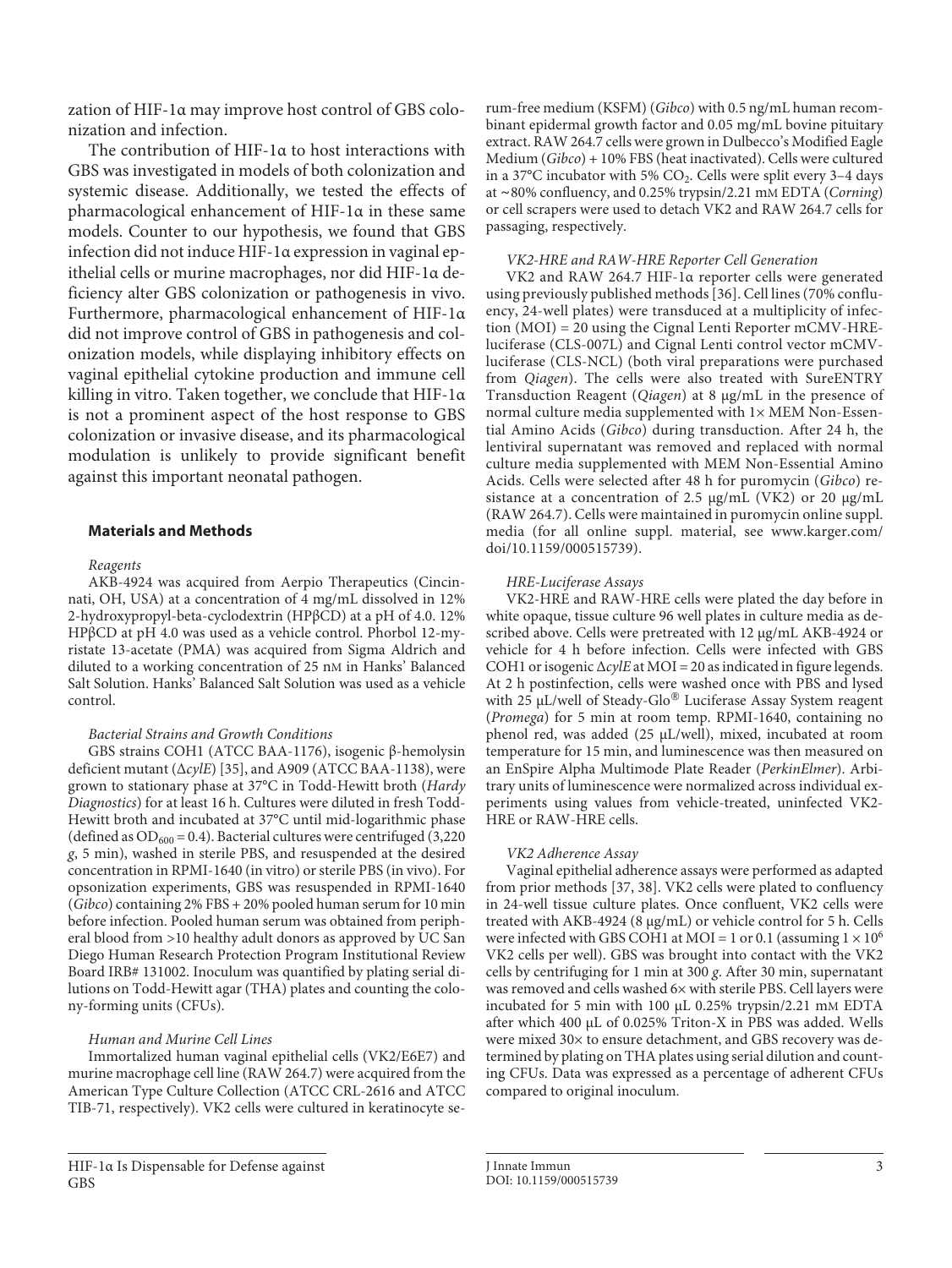# *ELISAs*

Adapted from previous methods [\[3](#page-11-2)[7](#page-11-6)], VK2 cells were infected with GBS COH1 as described above with several modifications; GBS were added at MOI = 10, and cells were incubated for 3 h. Where indicated, VK2 cells were pretreated with 8 μg/mL AKB-4924 for 5 h prior to infection with GBS. Supernatant from VK2 cells was probed for presence of human IL-1β (*R&D Systems*, Cat# DY201) and IL-8 (*R&D Systems*, Cat# DY208) following manufacturer protocols.

#### *Animals*

The UCSD Institutional Animal Care and Use Committee (Protocol #S00227M) approved all animal protocols and procedures. Wild-type (WT) C57BL/6 mice aged 8–10 weeks were purchased from Jackson Labs. Epithelial tissue-specific and myeloidspecific knockouts of HIF-1α was accomplished by back-crossing C57Bl/6 HIF-1 $\alpha^{\text{fl/fl}}$  mice (Jackson Laboratory, Stock No. 007561) with K14cre+ (epithelial cell specific, Jackson Laboratory, Stock No. 004782) or LysMcre+ transgenic mice (myeloid lineage, Jackson Laboratory, Stock No. 004781). Cre-negative HIF-1α<sup>fl/fl</sup> littermates were used as controls for all experiments [\[2](#page-11-1)[5](#page-11-4), [3](#page-11-2)[2,](#page-11-1) [3](#page-11-2)[9](#page-11-8)]. To ensure statistical power in compliance with ethical guidelines, at least 5 mice per group were used. Treatment groups were assigned randomly and housed in separate cages. Mice were allowed to eat and drink ad libitum.

## <span id="page-3-1"></span><span id="page-3-0"></span>*Bone Marrow-Derived Macrophage Collection and Differentiation*

As described previously [[4](#page-11-3)0], fresh bone marrow collected from murine femur and tibia was plated on 10 cm dishes. Dulbecco's Modified Eagle Medium (*Gibco*) containing 10% NIH 3T3 cell conditioned media, 20% FBS, and 1% nonessential amino acids was added to the bone marrow cells, which were then left to differentiate for at least 6 days. Fresh media was added at day 3 and day 6. At day 10, the bone-marrow derived macrophages (BMD-Ms) were reseeded in 96-well plates to be used for in vitro assays.

# *Thioglycolate-Induced Neutrophil-Enriched Immune Cell Isolation*

To obtain a neutrophil enriched population, neutrophil migration was stimulated by injection of 1 mL of 3% thioglycolate intra-peritoneally as described previously [\[3](#page-11-2)[8](#page-11-7)]. Briefly, HIF-1 $\alpha^{fl/fl}$ LysMcre+ and HIF-1 $\alpha^{fl/fl}$  mice were intraperitoneally injected with 3% thioglycolate, and 24 h after injection, peritoneal lavage was performed using PBS with 5 mM ethylenediaminetetraacetic acid (EDTA). Polymorphonuclear cells (PMN) composed 80–85% of the total cell population, as determined by Giemsa staining (online suppl. Fig. 2d). Cells were resuspended in RPMI-1640 + 2% FBS.

#### *In vitro Phagocytosis and Intracellular Killing Assays*

Thioglycolate-elicited cells were seeded at  $2 \times 10^5$  cells per well and BMDMs were seeded at  $5 \times 10^4$  cells per well. Cells were infected with GBS COH1 at MOI = 10. For opsonization experiments, GBS was incubated in 20% pooled human serum for 10 min prior to infection. GBS was brought into contact with the cells by centrifuging for 5 min at 500 *g* and then incubated at 37°C for 10 min. To kill extracellular bacteria, the media was then replaced with RPMI-1640 + 2% FBS + penicillin  $(0.5 \mu g/mL)$  + gentamicin (2 μg/mL) and incubated for 25 min (see online suppl. Fig. 2b). Cells were then washed twice with PBS and media was replaced

with fresh RPMI-1640 + 2% FBS without antibiotics. For phagocytosis assays, cells were lysed immediately with 1% Triton X-100 and lysate was serial diluted and plated for CFUs. For in vitro intracellular killing assays, cells were incubated at  $37^{\circ}C + 5\% CO_{2}$  for 60, 90, or 120 min prior to lysis with Triton X-100, serial dilution, and plating for CFUs. CFU values normalized to T0. For the AKB-4924 intracellular killing assays, the wells were pretreated for 4 h with 12 μg/mL AKB-4924 or vehicle before infection. Cell viability was determined at 0, 60, and 120 min by aspirating the culture media and adding 50 μL of staining media with Hoechst at 1 μg/mL and propidium iodide at 0.5 μg/mL. Cells were incubated with staining media for 10 min. The staining media was then aspirated and cells washed twice with PBS before mounting and visualization using a Zeiss Axio Scope.A1.

#### *GBS Vaginal Colonization*

<span id="page-3-2"></span>Colonization experiments were performed as previously de-scribed [\[4](#page-11-3)[1](#page-11-0)]. In short, C57BL/6 WT, HIF- $1\alpha^{fl/f}$  K14cre+ or littermate HIF-1αfl/fl K14cre− (HIF-1αfl/fl) female mice were treated intraperitoneally (i.p.) with 0.5 mg β-estradiol in 100 μL sesame oil (5 mg/mL) to synchronize estrus. After 24 h, mice were vaginally inoculated with  $1 \times 10^7$  log-phase GBS COH1 or A909 as indicated in Figure Legends. Colonization was monitored daily by collecting vaginal swabs (*Puritan,* Cat. # 25-801 A 50). Bacterial load was determined by serial dilution plating on CHROMagar™ StrepB base (*DRG International Inc.*). To investigate the effect of HIF-1α stabilization on GBS colonization, mice were either: (1) pretreated vaginally with 10 μL (40 μg AKB-4924/dose) 24 h prior to GBS inoculation and daily thereafter for the duration of the experiment, or (2) i.p. injected with 200 μL (200 μg/dose) of AKB-4924 24 h prior to and 24 h after GBS inoculation. Control mice were treated with vehicle doses. Because no significant differences were observed between dosing strategies, results were combined in Figure 2d.

#### *In vivo Mouse Model of GBS Infection*

The UCSD Institutional Animal Care and Use Committee (Protocol #S00227M) approved the anticipated mortality and study design. For in vivo survival studies, C57BL/6 WT, HIF- $1\alpha^{f1/f}$  LysMcre+ or littermate HIF- $1\alpha^{f1/f1}$  LysMcre− (HIF- $1\alpha^{f1/f1}$ ) male and female mice were i.p. injected with 100 μL of PBS containing  $5 \times 10^7$  to  $2 \times 10^8$  GBS COH1 CFUs (specified in each figure). Where indicated, mice received an i.p. injection of 200 μL (200 μg AKB-4924/dose) 1 day prior to infection, the day of infection, and daily thereafter for 3 days. Mice were monitored 3 times daily for the duration of 7 days for mortality. Analgesics were not administered during systemic infection due to potential effects on the study outcome. The mice were humanely euthanized with  $CO<sub>2</sub>$ asphyxiation if they survived to study end point (day 7, total *n* from Fig.  $3 = 6$ , and Fig.  $4 = 25$ ).

## *Neutrophil Killing and ROS Assays*

Neutrophil killing and ROS experiments were conducted as previously described [\[3](#page-11-2)[8](#page-11-7)]. Briefly, venous blood specimens were treated with heparin for anticoagulation. Neutrophils were isolated using PolymorphPrep (Axis-Shield), subsequently infected with GBS COH1 at an MOI of 1 for 30 min, plated on THA, and GBS survival was calculated as a percentage of the inoculum. For the ROS assays, isolated neutrophils were treated with either vehicle, vehicle + PMA, AKB-4924, or AKB-4924 + PMA, in the pres-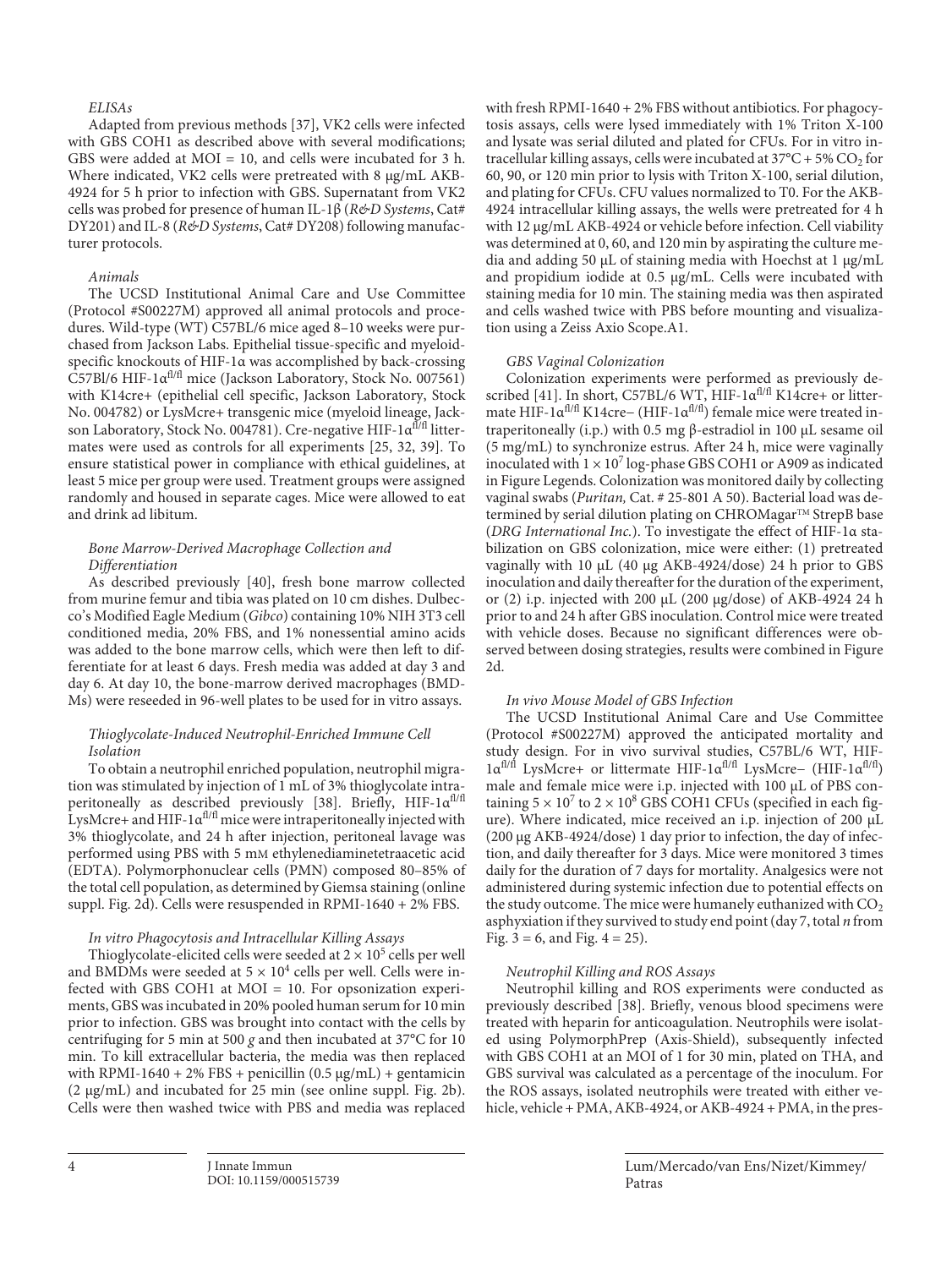

**Fig. 1.** Role of endogenous HIF-1α in GBS colonization of the vaginal tract epithelium. **a** HIF-1αfl/fl and HIF-1αfl/fl K14Cre+ female mice were vaginally administered  $2 \times 10^7$  CFUs of GBS COH1. Mice were vaginally swabbed daily, and the levels of GBS CFU recovered from swabs are shown. **b** Normalized bioluminescence of VK2 HRE reporter cells infected with GBS COH1 MOI of 20 for 2 h. AKB-4924 treatment (12 μg/mL) was included as a positive control. Symbols represent biological replicates  $(a, n = 16-23)$ 

ence or absence of GBS COH1 at an MOI of 10. Total ROS was measured at 30 min intervals for a total of 120 min as previously described [[3](#page-11-2)[6\]](#page-11-5). AKB-4924 pretreatment was at a concentration of 8 μg/mL for 30 min and PMA treatment was added at a concentration of 25 nM.

# *Neutrophil Extracellular Trap Assays*

Human neutrophils isolated as described above, were treated with AKB-4924 (8 μg/mL) for 30 min, or vehicle control, and subsequently challenged with GBS COH1 at an MOI of 10 for 4 h. A subset of uninfected cells was instead treated with PMA (25 nM) to serve as a positive control for NET formation. Neutrophil extracellular trap (NET) formation was quantified as previously described [[3](#page-11-2)[6\]](#page-11-5). Briefly, micrococcal nuclease (500 mU/mL) was added for 10 min to digest extracellular DNA. The samples were centrifuged at 200 *g* for 8 min and then sample supernatant was transferred to a new 96-well plate. DNA was quantified using a Quant-iT Pico-Green® dsDNA Assay Kit from Life Technologies (Carlsbad, CA, USA).

#### *Statistical Analysis*

In vitro and ex vivo experiments were repeated at least 3 times independently with at least 3 technical replicates. Mean values from independent experiments were used to represent biological replicates for statistical analyses. In vivo experiments were conducted at least twice independently which each mouse serving as a biological replicate. Experimental data was combined prior to statistical analyses. All data sets were subjected to D'Agostino & Pearson normality test to determine whether values displayed Gaussian

group) or the means of 4 independent experimental replicates (**b**, performed in technical triplicate) with lines indicating medians and interquartile ranges. Dotted line in (**a**) indicates limit of detection. Data were analyzed by two-way ANOVA with Sidak's multiple comparisons posttest. \*\*\*\* $p < 0.0001$ ; \*\* $p < 0.01$ . HRE, hypoxia response element; GBS, group B *Streptococcus*; HIF-1α, hypoxia-inducible factor 1 alpha; CFU, colony-forming unit.

distribution before selecting the appropriate parametric or nonparametric analyses. In instances where experimental numbers (*n*) were too small to determine normality (Fig. 1b, 2a–c, 3a-f and 4 online suppl. Fig. 1b, 2a–e, 3a–c), data were assumed nonparametric. Two-way ANOVA with Sidak's multiple comparisons posttest was used to analyze GBS vaginal colonization, VK2-HRE and RAW-HRE reporter cells, VK2 cytokine production, cell viability, and GBS intracellular survival in BMDMs and thioglycolate-elicited cells. Mann-Whitney test was used to analyze qPCR and neutrophil populations. Wilcoxon matched-pairs signed rank test was used to analyze opsonized and nonopsonized GBS phagocytosis by BMDMs and GBS adherence to VK2 cells. Log-rank (Mantel-Cox) test was used to analyze in vivo survival curves. Statistical analyses were performed using GraphPad Prism, version 9.0.1 (GraphPad Software Inc., La Jolla, CA, USA). *p* values <0.05 were considered statistically significant.

# **Results**

*Endogenous Vaginal Epithelial HIF-1α Levels Are Not Enhanced by GBS and Epithelial Cell-Specific HIF-1α Deficiency Does Not Alter GBS Vaginal Colonization in vivo*

Because HIF-1α is an important host immune regulator in response to several bacterial pathogens at the epi-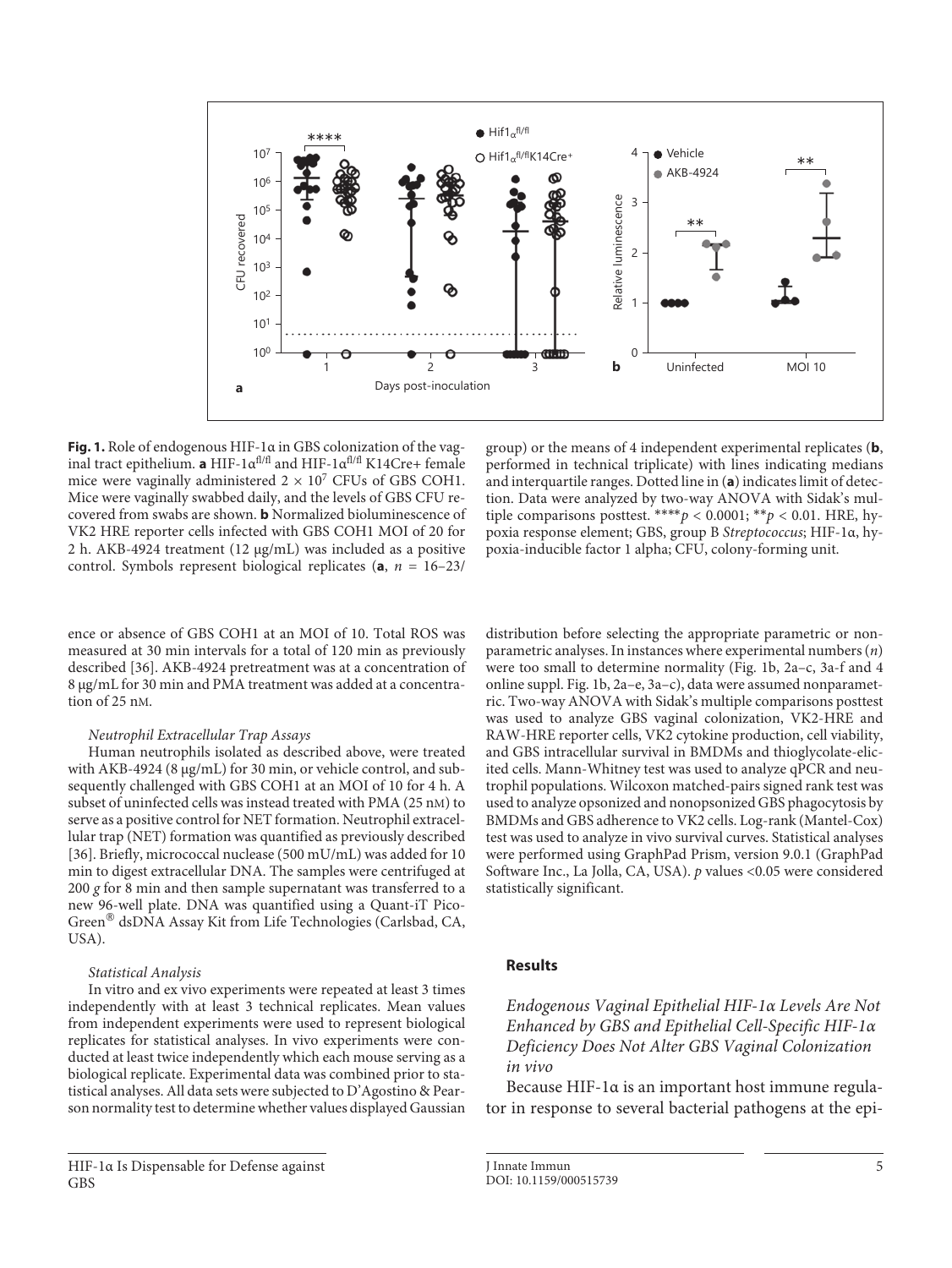

**Fig. 2.** Impact of HIF-1α stabilization on vaginal epithelial GBS colonization and cytokine production. **a** Percent adherence of GBS COH1 to VK2 cells after 30 min of infection, MOI = 0.1 or 1. VK2 cells were pretreated for 5 h with 12 μg/mL AKB-4924 or vehicle treated as a control. Production of IL-8 (**b**) or IL-1β (**c**) was measured from VK2 supernatant after 3 h of infection with GBS COH1,  $MOI = 10$ . VK2 cells were pretreated for 5 h with 12  $\mu$ g/mL AKB-4924 or vehicle treated as a control. **d** WT C57Bl/6 female mice were vaginally administered  $2 \times 10^7$  CFUs of GBS COH1. Mice were vaginally swabbed daily, and the levels of GBS CFU recovered

from swabs are shown. Mice were treated vaginally or i.p. with AKB-4924, or vehicle as a control, as described in Methods. Symbols represent means of 4 independent experimental replicates (**a– c**, performed in technical triplicate) or biological replicates (**d**,  $n =$ 25–26/group) with lines indicating medians and interquartile ranges. Dotted line in (**d**) indicates limit of detection. Data were analyzed by two-way ANOVA with Sidak's multiple comparisons posttest (**b–d**) or Wilcoxon matched-pairs signed rank test (**a**). \**p* < 0.05. GBS, group B *Streptococcus*; HIF-1α, hypoxia-inducible factor 1 alpha; CFU, colony-forming unit; WT, wild type.

thelial surface, we assessed the role of HIF-1α expression in the vaginal epithelium during GBS colonization. Using a mouse line harboring keratinocyte-specific inactivation of HIF-1α as described previously [[33](#page-11-2)], HIF-1α-sufficient (HIF-1αfl/fl), and keratinocyte HIF-1α-deficient (HIF- $1\alpha$ <sup>fl/fl</sup> K14Cre+) mice were inoculated with  $2 \times 10^7$  GBS CFUs of strain COH1 directly into the vaginal lumen. Vaginal swabs were collected daily to quantify GBS burden. Although the absence of keratinocyte HIF-1α expression (Cre+ mice) led to a slight, but significantly decreased GBS burden on day 1 postinoculation compared

to Cre− mice, this effect did not persist at later time points (Fig. 1a). Additionally, using a different GBS clinical isolate, A909, we observed the opposite phenotype with HIF-1α-deficient mice displaying higher GBS burdens than HIF-1α-sufficient mice on day 1 (online suppl. Fig. 1a). Similar to Fig. 1a, no significant differences were observed on subsequent days. To determine if GBS exposure stimulates HIF-1α expression in vaginal epithelial cells, we constructed a HIF-1α reporter system in human vaginal epithelial cell line VK2 (VK2-HRE reporter cells) using the lentiviral vector mCMV-HRE-luciferase as de-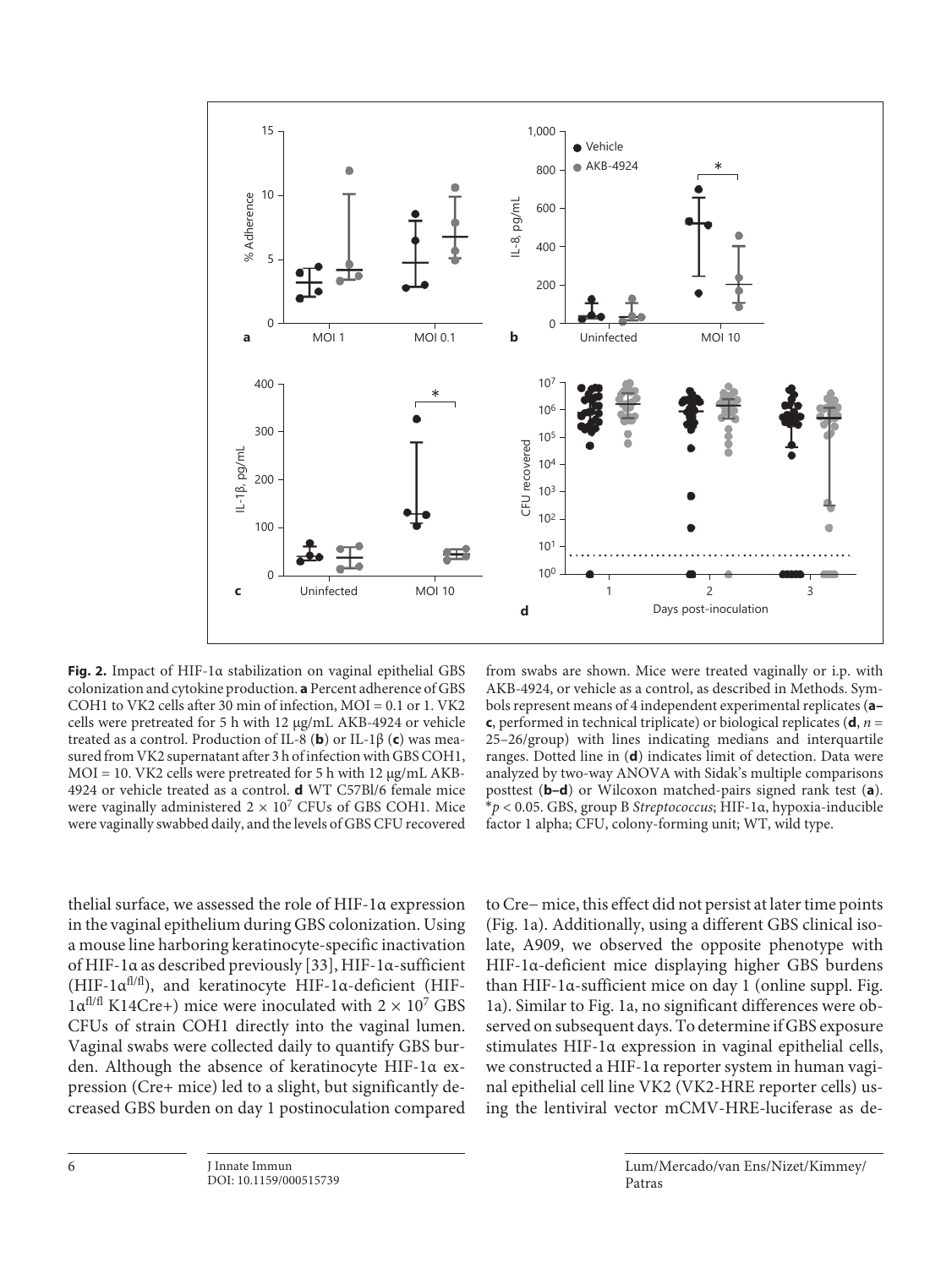

**Fig. 3.** Role of endogenous HIF-1α in GBS phagocytosis, intracellular survival, and host morbidity in a murine model of GBS sepsis. BMDMs or thioglycolate-elicited cells were isolated from HIF-1αfl/fl and HIF-1αfl/fl K14Cre+ and infected with GBS COH1 at MOI = 10. GBS uptake and intracellular survival were assessed as described in Methods. Percent nonopsonized GBS uptake (**a**) and intracellular GBS survival (**b**) in BMDMs. Percent opsonized GBS uptake (**c**) and intracellular GBS survival (**d**) in BMDMs. Percent opsonized GBS uptake (**e**) and nonopsonized intracellular GBS survival (**f**) in thioglycolate-elicited cells. **g** HIF-1αfl/fl and HIF-1αfl/fl LysMCre+ mice were infected intraperitoneally with

scribed previously [[3](#page-11-2)[6](#page-11-5)]. Briefly, VK2-HRE reporter cells were infected with GBS COH1 at MOI = 20 for 2 h and cell luminescence were quantified. As a control, VK2- HRE reporter cells were treated with 12 μg/mL of AKB-4924, a pharmacologic stabilizer of HIF-1α [\[3](#page-11-2)[4\]](#page-11-3). GBS infection of VK2-HRE reporter cells was not sufficient to induce HIF-1α expression (Fig. 1b). HIF-1α levels were increased in both uninfected and GBS-infected cells only when the cells were co-treated with the HIF-1α stabilizer AKB-4924 (Fig. 1b), demonstrating the sensitivity of the assay in detecting HIF-1α. Furthermore, a GBS mutant, Δ*cylE*, which is deficient in β-hemolysin production and shows attenuated toxicity and cytokine responses in VK2 cells [[1](#page-11-0)[9](#page-11-8)], was also insufficient to induce luciferase activity (online suppl. Fig. 1b) suggesting GBS hemolysin-me-

 $5 \times 10^7$  CFU GBS and survival monitored over 7 days. Symbols and error bars represent means ± standard error (**a**, **c**, **e**) or medians  $\pm$  interquartile ranges (**b**, **d**, **f**) of 3 or 4 independent experimental replicates. In G, symbols represent death time points on a survival curve  $(n = 14-21/\text{group})$  with lines indicating percentage survival between time points. Data were analyzed by Wilcoxonmatched pairs signed rank test (**a**, **c**, **e**), two-way ANOVA with Sidak's multiple comparisons posttest (**b**, **d**, **f**), or log-rank (Mantel-Cox) test (**g**). \*\**p* < 0.01; \**p* < 0.05. BMDM, bone marrow-derived macrophage; GBS, group B *Streptococcus*; HIF-1α, hypoxiainducible factor 1 alpha; CFU, colony-forming unit.

diated toxicity does not actively inhibit HIF-1α expression in this cell line.

# *Enhancing HIF-1α Stabilization Lowers Vaginal Epithelial Cytokine Production in Response to GBS, but Does Not Alter GBS Interactions with the Vaginal Tract in vitro or in vivo*

Previous studies have reported altered bacterial cell interactions and downstream immune effects during pharmacologic enhancement of HIF-1α [\[3](#page-11-2)[2,](#page-11-1) [3](#page-11-2)[4](#page-11-3)]. We interrogated the role of HIF-1α in GBS adhesion to human vaginal epithelial cells and the subsequent cytokine responses. Vaginal epithelial VK2 cells were pretreated with the HIF-1α stabilizer AKB-4924, or vehicle, for 5 h, subsequently infected with GBS at MOI = 0.1 or 1 and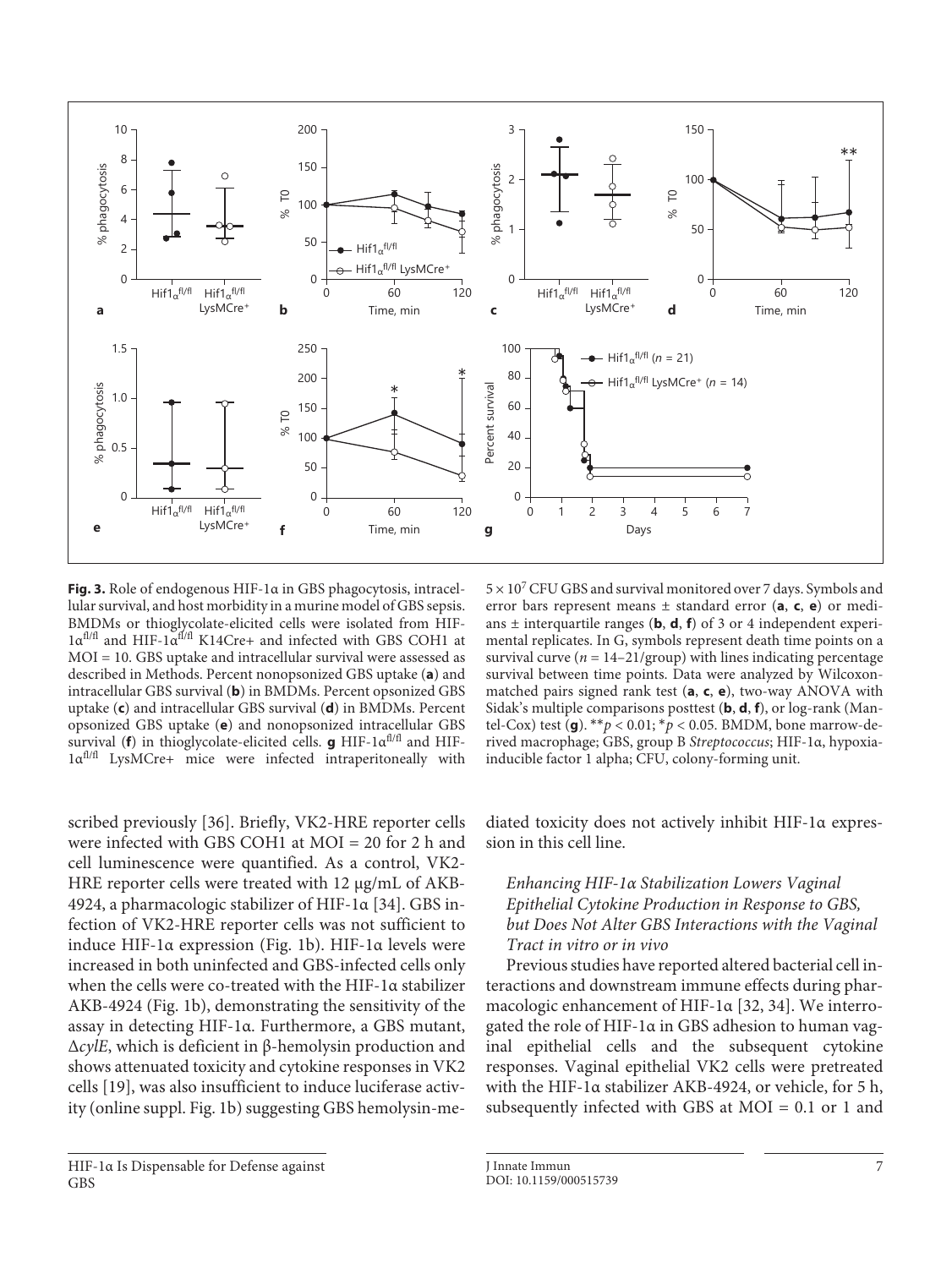

**Fig. 4.** Impact of HIF-1α stabilization on GBS intracellular survival and host morbidity in a murine model of GBS sepsis. BMDMs were isolated from HIF-1 $\alpha^{f1/f}$  (**a**) and HIF-1 $\alpha^{f1/f1}$  LysMCre+ (**b**), treated with AKB-4924 or a vehicle control, and infected with GBS COH1 at MOI = 10. Intracellular GBS survival was assessed as described in Methods. **c** WT C57Bl/6 mice were pretreated with AKB-4924, or a vehicle control, and infected intraperitoneally with  $1\times10^8$  or  $2\times10^8$  CFU GBS COH1 and survival monitored over 7 days. Symbols represent the median of 4 or 5 independent experi-

evaluated for GBS adherence after 30 min of incubation. Stabilization of HIF-1α with AKB-4924 did not alter GBS adherence to vaginal epithelial cells at MOI = 0.1 or  $MOI = 1$  (Fig. 2a). To evaluate the impact of HIF-1 $\alpha$  stabilization on cytokine production, VK2 cells, pretreated with AKB-4924 as above, were infected with GBS COH1 at MOI = 10, or uninfected as a control, and evaluated for IL-8 and IL-1β production in the cell supernatant after 3 h. GBS infection increased IL-8 levels in the supernatant over uninfected controls as expected (Fig. 2b), yet AKB-4924 treatment did not further increase cytokine production. Rather, HIF-1α stabilization in GBS infected cells led to significantly decreased IL-8 compared to vehicle-treated GBS infected cells (Fig. 2b). Similarly, GBS infection increased IL-1β production over uninfected controls (Fig. 2c) and, likewise, AKB-4924 treatment of GBS infected cells led to significantly decreased IL-1β compared to vehicle-treated GBS infected cells (Fig. 2c). AKB-4924 treatment alone did not affect the levels of IL-8 and IL-1β produced by uninfected VK2 cells (Fig. 2b, c). To assess whether pharmacologic stabilization of HIF-1α would impact GBS vaginal colonization in vivo, WT C57Bl/6 mice were treated with 5 doses of AKB-4924 either IP or intravaginally, as detailed in the Methods section, prior to and during colonization with 10<sup>7</sup> CFUs of GBS COH1.

mental replicates (**a**, **b**, performed in technical triplicate), with lines indicating medians and interquartile ranges. In (**c**) symbols represent death time points on a survival curve  $(n = 11 - 15/$ group) with lines indicating percentage survival between time points. Data were analyzed by two-way ANOVA with Sidak's multiple comparisons posttest (**a**, **b**), or log-rank (Mantel-Cox) test (**c**). \**p* < 0.05. BMDM, bone marrow-derived macrophage; GBS, group B *Streptococcus*; HIF-1α, hypoxia-inducible factor 1 alpha; CFU, colony-forming unit; WT, wild type.

AKB-4924 did not significantly alter GBS vaginal burdens compared to vehicle controls at any time point over the first 3 days of colonization (Fig. 2d).

# *Myeloid Cell-Specific HIF-1α Deficiency Decreases GBS Intracellular Survival ex vivo, but Does Not Alter Host Outcomes in vivo*

<span id="page-7-0"></span>Because HIF-1α is a critical regulator of myeloid cell inflammatory and antibacterial responses towards multiple pathogens [\[2](#page-11-1)[5,](#page-11-4) [4](#page-11-3)[2](#page-11-1)], we assessed the impact of myeloid cell-specific HIF-1α deficiency using a mouse line harboring Cre expression driven be the lysozyme M (LysMCre) as previously described [\[2](#page-11-1)[5,](#page-11-4) [4](#page-11-3)[2](#page-11-1)]. BMDMs from HIF-1 $\alpha$ -sufficient (HIF-1 $\alpha$ <sup>fl/fl</sup>) and myeloid HIF-1α-deficient (HIF-1αfl/fl LysMCre+) were isolated and differentiated ex vivo. Efficiency of HIF-1α deletion in HIF-1 $\alpha^{fl/fl}$  LysMCre+ BMDMs was confirmed by qPCR (online suppl. Fig. 2a). We performed an in vitro phagocytosis assay by infecting BMDMs with GBS strain COH1  $(5 \times 10^5 \text{ CFUs})$  followed by antibiotic treatment to eliminate extracellular GBS. No differences in bacterial uptake were observed between HIF-1 $\alpha$ -sufficient (HIF-1 $\alpha$ <sup>fl/fl</sup>) and HIF-1α-deficient (HIF-1α<sup>fl/fl</sup> LysMCre+) BMDMs (Fig. 3a). To determine the impact of HIF-1α deficiency on macrophage control of intracellular GBS, BMDMs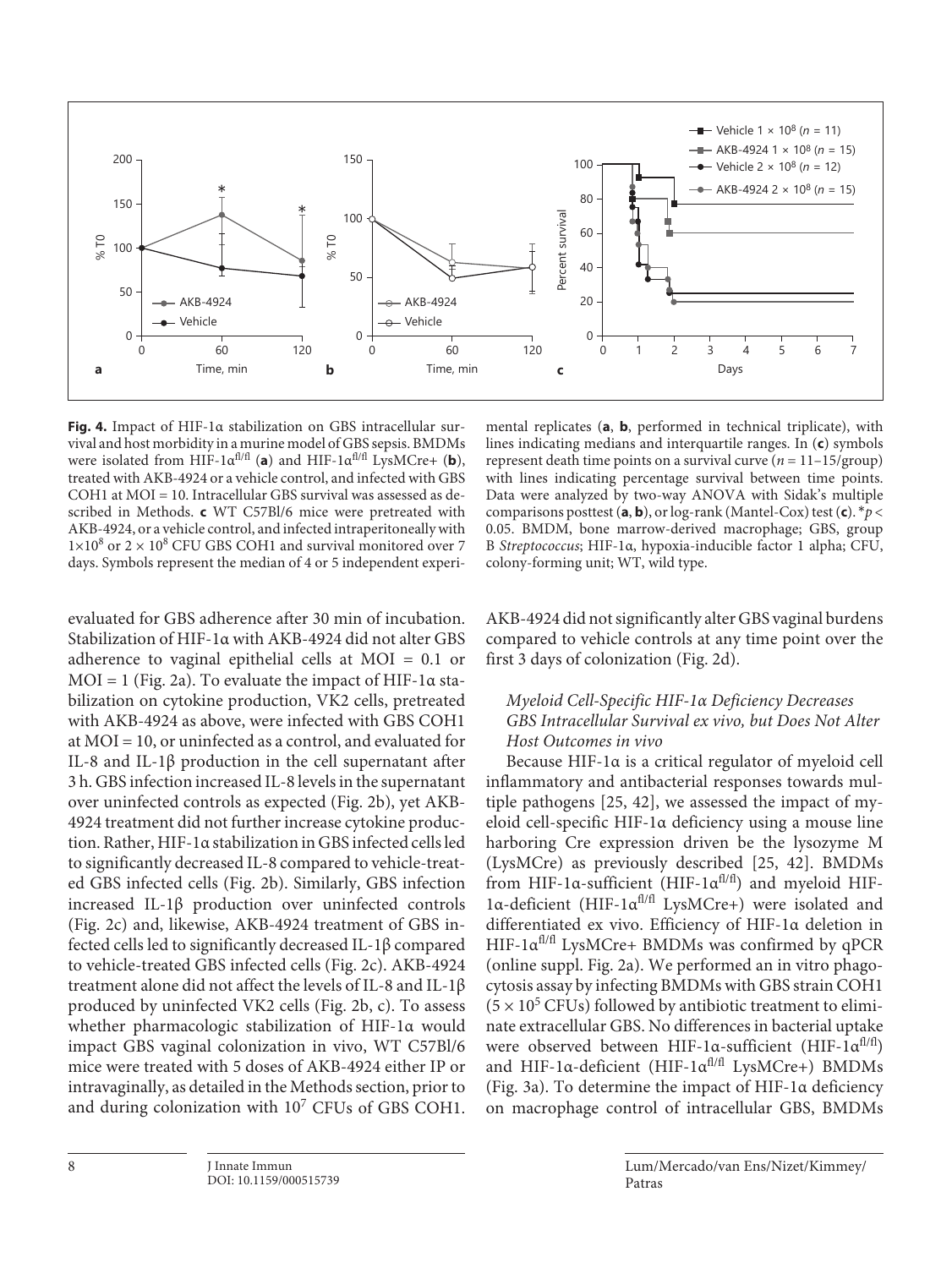were infected with COH1 ( $5 \times 10^5$  CFUs), treated with antibiotics to eliminate extracellular GBS, and intracellular GBS quantified over the span of 2 h. Elimination of extracellular GBS was confirmed under the assay conditions (online suppl. Fig. 2b). No differences in GBS intracellular survival were observed at any time point between HIF-1α-sufficient and HIF-1α-deficient BMDMs (Fig. 3b).

To enhance GBS uptake and thus increase potential phenotypes due to HIF-1α deficiency, we repeated these assays under opsonizing conditions. Although total numbers of recovered intracellular GBS were higher in opsonizing compared to nonopsonizing conditions (Fig. 3a), no differences in bacterial uptake were observed between HIF-1α-sufficient and HIF-1α-deficient BMDMs (Fig. 3c). Additionally, we performed intracellular GBS survival assays as above, but under opsonizing conditions. Overall, we observed enhanced BMDM control of intracellular opsonized GBS compared to nonopsonized GBS (Fig. 3b), but differences between HIF- $1\alpha^{fl/fl}$  and HIF- $1\alpha$ <sup>fl/fl</sup> LysMCre+ were modest, and only achieved significance at the 120 min time point (Fig. 3d). Counter to our hypothesis, HIF-1 $\alpha$ -deficient (HIF-1 $\alpha$ <sup>fl/fl</sup> LysMCre+) BMDMs showed greater reduction of intracellular GBS compared to HIF-1 $\alpha$ -sufficient (HIF-1 $\alpha$ <sup>fl/fl</sup>) BMDMs at this time point. Cell viability assessed by a Hoechst and propidium iodide co-stain showed no differences in BMDM viability between genotypes across assay conditions (online suppl. Fig. 2c). To test whether this phenotype extended to other myeloid cell populations, we stimulated myeloid migration into the murine peritoneal cavity using a single intraperitoneal injection of thioglycolate [\[3](#page-11-2)[8](#page-11-7)]. After a 24-h stimulation, peritoneal lavage was performed and recovered cell populations were distinguished morphologically using Giemsa staining. Total leukocyte populations were similar between HIF-1 $\alpha^{fl/fl}$ and HIF-1 $\alpha$ <sup>fl/fl</sup> LysMCre+ mice and comprised of >75% polymorphonuclear cells (online suppl. Fig. 2d). Thioglycolate-elicited cells were infected with  $5 \times 10^6$  CFUs nonopsonized GBS (MOI = 10) and GBS phagocytosis and intracellular GBS survival were assessed as above in opsonizing and nonopsonizing conditions, respectively. Specifically, GBS phagocytosis was assessed solely under opsonizing conditions and not in nonopsonizing conditions, whereas intracellular GBS survival was assessed solely in nonopsonizing conditions. Similar to BMDM results, no significant differences in opsonized GBS uptake were observed between thioglycolate-elicited HIF-1αfl/fl and HIF-1αfl/fl LysMCre+ cells (Fig. 3e). Notably, thioglycolate-elicited cell control of nonopsonized intracellular GBS was enhanced in HIF-1αfl/fl LysMCre+ compared to HIF-1 $\alpha^{fl/fl}$  cells (Fig. 3f) as seen with BMDM assays using opsonized GBS (Fig. 3d). To determine whether GBS infection stimulated HIF-1α stabilization in macrophages, we generated a HIF-1α reporter system in the murine macrophage cell line RAW 264.7 (RAW-HRE) in the same manner that we construct the VK2- HRE reporter cells. RAW-HRE reporter cells were infected with GBS COH1 at MOI = 20 for 2 h and cell luminescence was quantified. As a control, RAW-HRE reporter cells were treated with 12 μg/mL of AKB-4924. GBS infection of RAW-HRE reporter cells was not sufficient to induce HIF-1α expression (online suppl. Fig. 2e). HIF-1α levels were increased in both uninfected and GBS-infected cells only when the cells were co-treated with the HIF-1α stabilizer AKB-4924 (online suppl. Fig. 2e) demonstrating the sensitivity of the assay in detecting HIF-1α. Furthermore, a GBS mutant, Δ*cylE*, was also insufficient to induce luciferase activity (online suppl. Fig. 2e). To interrogate whether HIF-1α deficiency in myeloid cells alters the course of infection in vivo,  $HIF-I\alpha^{fl/fI}$  and  $HIF-I$ 1αfl/fl LysMCre+ mice were infected intraperitoneally with  $5 \times 10^7$  CFUs GBS and survival monitored over 7 days. No differences in animal survival were observed between genotypes (Fig. 3g).

# *Enhancing HIF-1α Stabilization Reduces Macrophage Control of GBS in vitro, but Does Not Impact Human Neutrophil Control of GBS nor Alter Host Outcome during GBS Systemic Infection in vivo*

Because deficiency of HIF-1α in myeloid lineage cells only minimally impacted GBS phagocytosis and intracellular survival in vitro, nor did it alter host outcomes in a sepsis model, we next investigated whether systemic pharmacologic boosting of HIF-1α would improve host control of GBS. As done in Fig. 3, BMDMs isolated from HIF-1 $\alpha$ <sup>fl/fl</sup> and HIF-1 $\alpha$ <sup>fl/fl</sup> LysMCre+ mice were pretreated with AKB-4924 for 4 h prior to GBS intracellular killing assays as described above. Pretreatment with AKB-4924 significantly reduced the ability of HIF-1α-sufficient (HIF-1 $\alpha^{f(fl)}$ ) BMDMs to control opsonized GBS (Fig. 4a), but this effect was absent in HIF-1 $\alpha$ -deficient (HIF-1 $\alpha$ <sup>fl/fl</sup> LysMCre+) BMDMs (Fig. 4b). This observation suggests enhancement of HIF-1α may modulate innate immune responses to GBS. To assess whether this finding translated to human cells, we assessed whether AKB-4924 treatment of human peripheral neutrophils altered neutrophil control of GBS. There were no differences in GBS survival or formation of neutrophil extracellular traps between AKB-4924 treatment and vehicle conditions, al-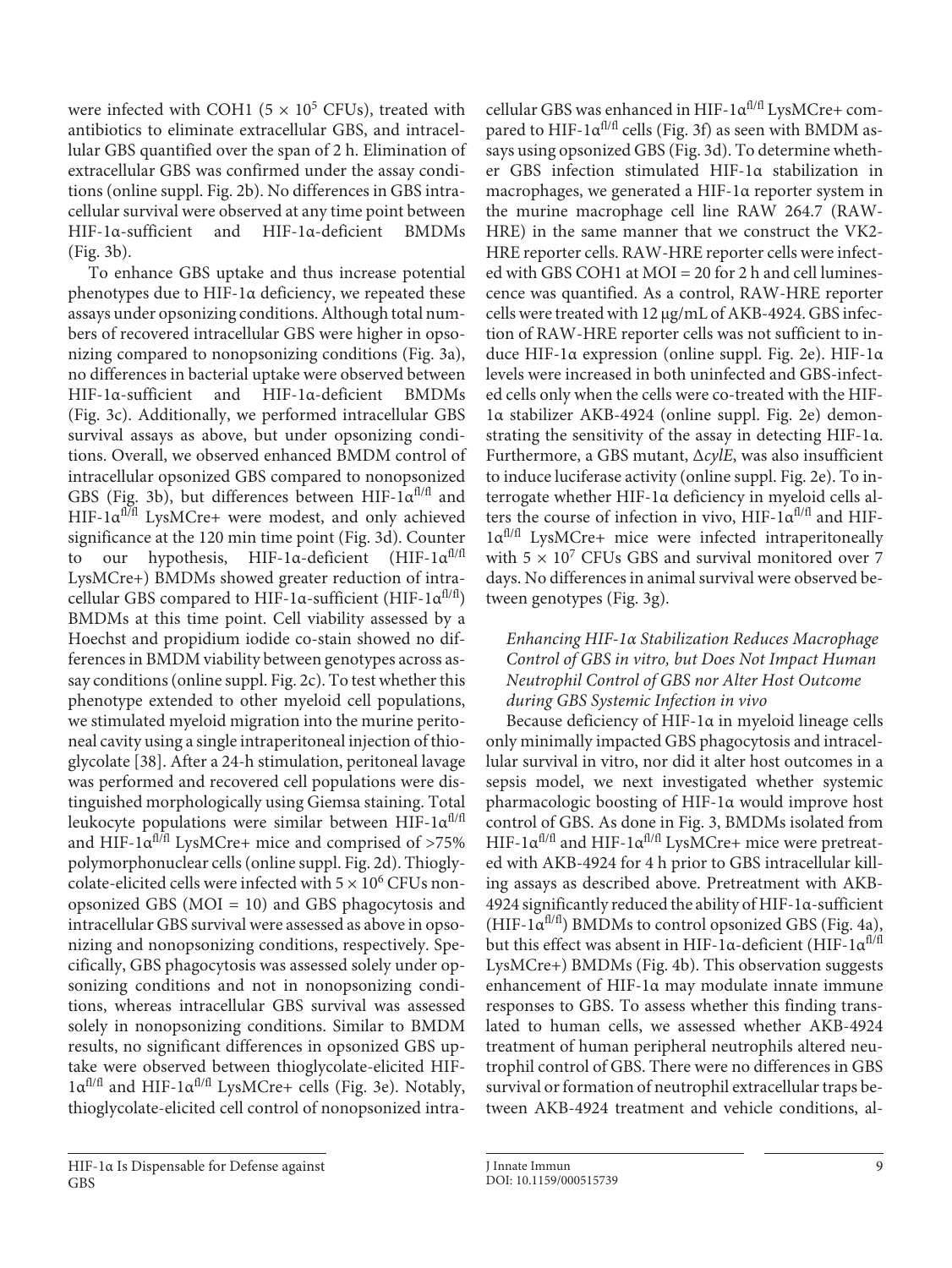though AKB-4924-treated cells had decreased ROS release compared to vehicle treated cells across vehicle, GBS-infected, and PMA-stimulated conditions (online suppl. Fig. 3a–c). To interrogate how boosting of HIF-1α impacts host susceptibility to GBS systemic infection, C57Bl/6J mice were treated IP with AKB-4924 prior to infection with GBS, or treated with vehicle as a control. We tested 2 different doses of GBS,  $1 \times 10^8$  CFUs and  $2 \times$ 108 CFUs, which resulted in ∼80% survival and ∼20% survival in vehicle-treated mice, respectively, over 7 days. No differences in animal survival were observed between AKB-4924 and vehicle-treated mice at either dosage (Fig. 4c).

# **Discussion**

The role of HIF-1α in orchestrating immune responses to bacterial pathogens has recently been established in a variety of conditions ranging from urinary tract infection, to polymicrobial sepsis, to necrotizing fasciitis. In this study, we investigate the role of HIF-1α in host defense against the important neonatal pathogen GBS using genetic tools, pharmacologic agents, and murine models of systemic infection and colonization. Our findings suggest that HIF-1α is not a key mediator of immune responses to GBS and do not provide encouragement for pursuit of therapeutic applications modulating HIF-1α to limit GBS colonization or disease.

<span id="page-9-1"></span><span id="page-9-0"></span>Unlike similar studies with various Gram-negative and Gram-positive bacterial pathogens [[2](#page-11-1)[5](#page-11-4), [3](#page-11-2)[1–](#page-11-0)[3](#page-11-2)[4](#page-11-3), [4](#page-11-3)[3\]](#page-11-2), we observed no effect of HIF-1α modulation on GBS vaginal persistence nor disease severity in our mouse models of GBS vaginal colonization and systemic infection, respectively. Our murine models have several limitations, however. Because global deletion of HIF-1α is embryonic lethal, loss of HIF-1α in our mouse lines is cell lineage specific and dependent on the efficiency of Cre recombinase within the target cell type. Thus, it is possible that compensatory activity of HIF-1α by other cell types in our murine models may mask any phenotypes linked to keratinocyte or myeloid HIF-1α deficiency. Additionally, we did not extensively optimize the dosage or time of pharmacologic enhancement of HIF-1α in our model systems, but rather, extended timing and dosage regimens from previous studies showing potent AKB-4924 effects [\[3](#page-11-2)[2,](#page-11-1) [44](#page-11-3)]. Even with these limitations, we conclude that the lack of robust phenotypes in both our genetic and pharmacological studies with GBS, which have proved insightful tools for other bacterial pathogens, do not scientifically justify additional animal experimentation at this point in time.

<span id="page-9-3"></span><span id="page-9-2"></span>There is a paucity of data on the role of HIF-1α in the female urogenital tract, although production of HIF-1α has been detected in vaginal stromal cells [[4](#page-11-3)[5\]](#page-11-4) and in placental cytotrophoblasts [\[4](#page-11-3)[6](#page-11-5)]. Indeed, treatment with AKB-4924-induced robust stabilization in our vaginal epithelial cell HRE-reporter cell line indicating HIF-1α is produced by this cell type. Interestingly, vaginal epithelial (VK2) infection with GBS did not itself stimulate HIF-1α during normoxic conditions, nor did we detect evidence for GBS suppression of HIF-1α due to toxicity; an attenuated GBS mutant (Δ*cylE*) showed no difference in HIF-1α stimulation compared to the parental WT GBS (online suppl. Fig. 1). This contrasts with a previous study which detected HIF-1α production in HeLa-229 and human epidermal keratinocytes [\[4](#page-11-3)[7\]](#page-11-6), although the host cells, GBS strain, and MOI were different than our current study. Additionally, the absence of HIF-1α induction in response to GBS is supported by clinical studies. HIF-1α is elevated in women with preeclampsia [\[4](#page-11-3)[8,](#page-11-7) [4](#page-11-3)[9](#page-11-8)], yet there is a lack of positive association between GBS infection and preeclampsia [[5](#page-11-4)0].

<span id="page-9-9"></span><span id="page-9-8"></span><span id="page-9-7"></span><span id="page-9-6"></span><span id="page-9-5"></span><span id="page-9-4"></span>Although studies with other bacterial pathogens have demonstrated a protective role for HIF-1α in reducing pathogen interactions with epithelial cells [\[3](#page-11-2)[2,](#page-11-1) [5](#page-11-4)[1](#page-11-0)], adherence of GBS to vaginal epithelial cell line VK2 was not altered with treatment of AKB-4924 in this study (Fig. 2a). Even so, AKB-4924 did significantly lower production of cytokines IL-1β and IL-8 in GBS-infected VK2s (Fig. 2b, c). Importantly, our assays were conducted under optimized conditions to assess GBS-VK2 interactions based on prior studies [\[1](#page-11-0)[8,](#page-11-7) [1](#page-11-0)[9,](#page-11-8) [3](#page-11-2)[7](#page-11-6)], and it remains possible that altering experimental conditions may reveal additional functions of HIF-1α in this cell line. Our results are in line with previous observations of reduced bladder epithelial cell production of IL-1β and IL-8 upon treatment with AKB-4294 [\[3](#page-11-2)[2\]](#page-11-1). Similar to our findings (Fig. 2), AKB-4924-mediated reduction in cytokine levels was absent in uninfected bladder cells [\[3](#page-11-2)[2\]](#page-11-1). However, AKB-4924 treatment responses vary among cell types, as AKB-4924 enhanced production of cytokines including IL-8 in the skin epithelial HaCat cell line [\[44\]](#page-11-3). HIF-1α regulation of IL-8 and IL-1 $\beta$  is well-supported [[5](#page-11-4)[2–](#page-11-1)5[4\]](#page-11-3), and thus far, in vivo models testing the impact of HIF-1α stabilizer AKB-4924 have demonstrated a universal cytokine dampening effect across inflammatory and infection conditions [\[3](#page-11-2)[2,](#page-11-1) [55](#page-11-4), [5](#page-11-4)[6\]](#page-11-5). Although we observed no impact of AKB-4924 treatment on GBS vaginal colonization over the first 3 days following inoculation in vivo, it remains possible that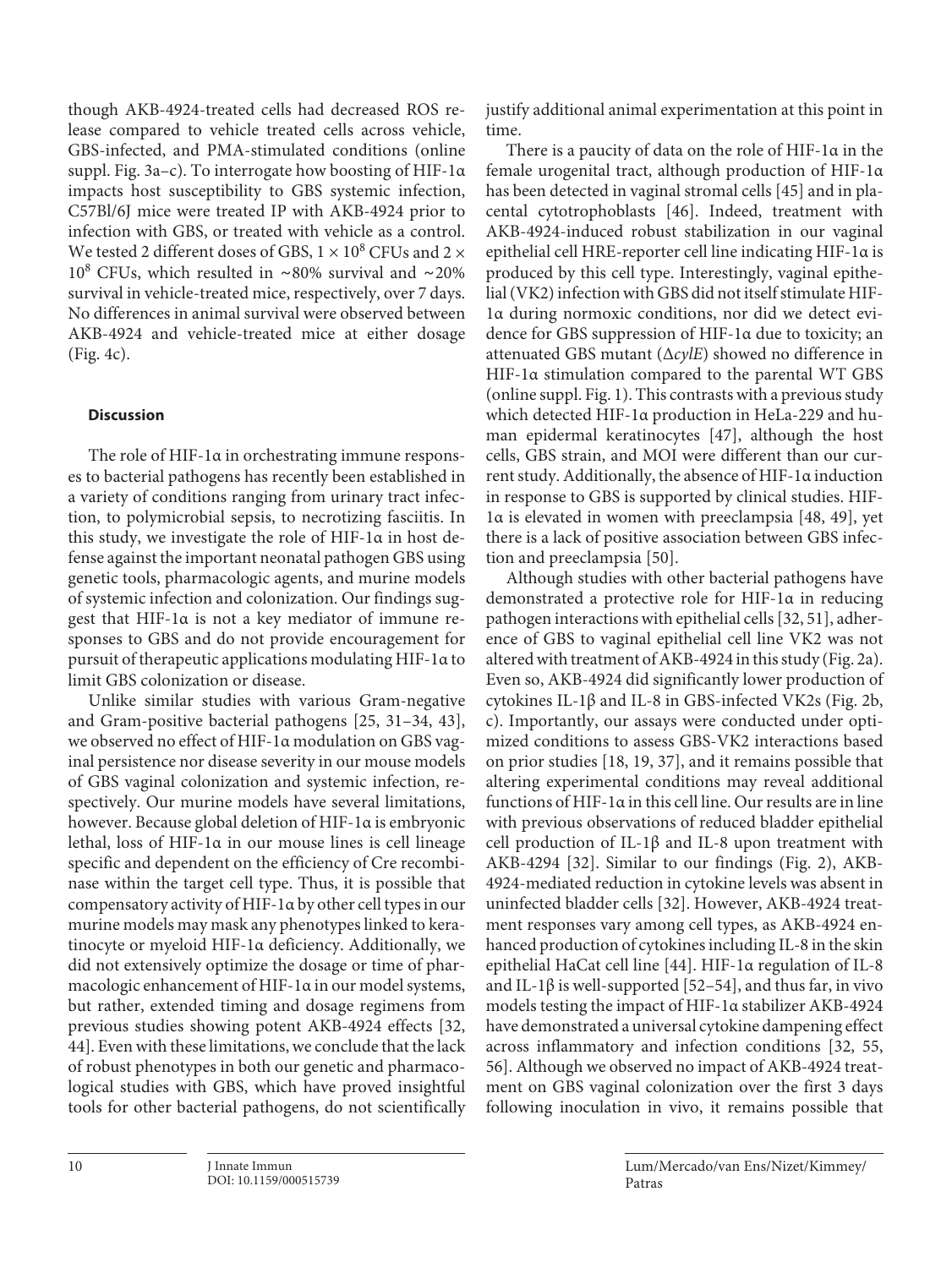<span id="page-10-0"></span>AKB-4924-mediated alterations to vaginal cytokine profiles may impact GBS persistence long term. A recent study described altered vaginal cytokine levels, including IL-1β, between mice that cleared GBS compared to those that remained colonized over 3 weeks [[5](#page-11-4)[7](#page-11-6)]. We propose that HIF-1α stabilization does not confer protection against GBS colonization. Nevertheless, AKB-4924 dampening of GBS-mediated pro-inflammatory cytokine production by vaginal epithelial cells may serve as a useful strategy for limiting maladaptive pro-inflammatory signaling for other conditions afflicting the female urogenital tract such as bacterial vaginosis and aerobic vaginitis [\[5](#page-11-4)[8–](#page-11-7)[60](#page-11-5)].

<span id="page-10-1"></span>When examining the role of HIF-1α in immune cell response to GBS, we found no effect of HIF-1α deficiency on GBS phagocytosis of bone marrow-derived macrophages nor thioglycolate-elicited peritoneal cells (Fig. 3). This result contrasts previous studies demonstrating deficient phagocytosis of closely related group A *Streptococcus* as well as *P. aeruginosa* in HIF-1α-deficient BMDMs [\[4](#page-11-3)[2\]](#page-11-1). HIF-1α deficiency in both professional phagocytes [\[4](#page-11-3)[2\]](#page-11-1) and epithelial cells [\[6](#page-11-5)[1](#page-11-0)] impedes host control of intracellular bacteria or fungi in a manner linked to blockage of autophagic flux [\[6](#page-11-5)[1,](#page-11-0) [6](#page-11-5)[2\]](#page-11-1) or reduction of nitric oxide and cathelicidin levels [\[3](#page-11-2)[2,](#page-11-1) [4](#page-11-3)[2\]](#page-11-1). In clear contrast, we observed improved macrophage control of GBS in HIF-1α deficiency (Fig. 3) and worsened control of intracellular GBS in stabilized HIF-1α conditions (Fig. 4). We observed that nonopsonized GBS had decreased survival in HIF-1α-deficient, thioglycolate-elicited cells, which contained a mixture of myeloid cell populations including neutrophils and macrophages. However, we did not further evaluate the specific cells contributing to this phenotype, nor did we assess survival of opsonized GBS in the presence of thioglycolate-elicited cells. Nevertheless, a similar phenomenon is shared with obligate intracellular pathogens, including *Leishmania donovani* [[6](#page-11-5)[3](#page-11-2)] and *Toxoplasma gondii* [[6](#page-11-5)[4](#page-11-3)], both of which demonstrate reduced survival in HIF-1α-deficient cells. BMDM cell viability was similar between HIF-1α-sufficient and HIF-1α-deficient cells (online suppl. Fig. 2). Intact BMDM viability suggests that the observed differences in GBS survival may be instead due to altered intracellular trafficking in the absence of HIF-1α. GBS is well-known to persist in macrophages and induce apoptosis [\[6](#page-11-5)[5](#page-11-4)[–6](#page-11-5)[7\]](#page-11-6). However, the role that HIF-1α plays in intracellular localization and trafficking of GBS within the macrophage remains to be determined. We speculate that in the absence of HIF-1α, GBS is trafficked in a manner less conducive to GBS survival. As an example, HIF-1α deficiency in intestinal epithelial cells enhances survival of adherent invasive *E. coli* (AIEC) through sequestering AIEC in early autophagic vesicles rather than forming autolysosomes [[6](#page-11-5)[1](#page-11-0)]. This hypothesis is supported by a study using J774 macrophages which found that GBS resided in phagosomes and that blocking acidification of these phagosomes/phagolysosomes decreased GBS intracellular survival [[6](#page-11-5)[8](#page-11-7)]. The biological interactions of GBS within the macrophage remains an important topic of study. Taken together, these results suggest that loss of HIF-1α may increase the ability of macrophages to control GBS infection in vitro. However, this does not translate to in vivo significance (Fig. 3g) nor does HIF-1α stabilization impact human neutrophil control of GBS (online suppl. Fig. 3). These data lead us to speculate that the in vitro phenomenon of enhanced macrophage control of GBS is ultimately dwarfed by the loss of in vivo immune mechanisms that are HIF-1α dependent, which could include reactive oxygen and nitrogen species and antimicrobial peptide production and may be cell type and context dependent.

In summary, we conclude that unlike experimental models with other bacterial pathogens, the transcriptional regulator HIF-1α is not a prominent arm of immune responses to GBS in the context of pathogenesis or commensalism within the host. Due to active research in therapeutic manipulation of HIF-1α in immune, cancer, and infectious conditions, it is important to note the limitations of this pathway as a target, and to identify the bacterial pathogen exceptions, such as GBS, to this important element of host defense.

# **Acknowledgements**

We thank the UCSD vivarium staff for breeding and maintaining the mice used in these studies.

# **Statement of Ethics**

Under approval from UC San Diego IRB protocol 070278X, venous blood was obtained under informed consent from healthy adults. Animal experiments were approved by UC San Diego IA-CUC, protocol S00227M.

# **Conflict of Interest Statement**

The authors have no conflicts of interest to declare.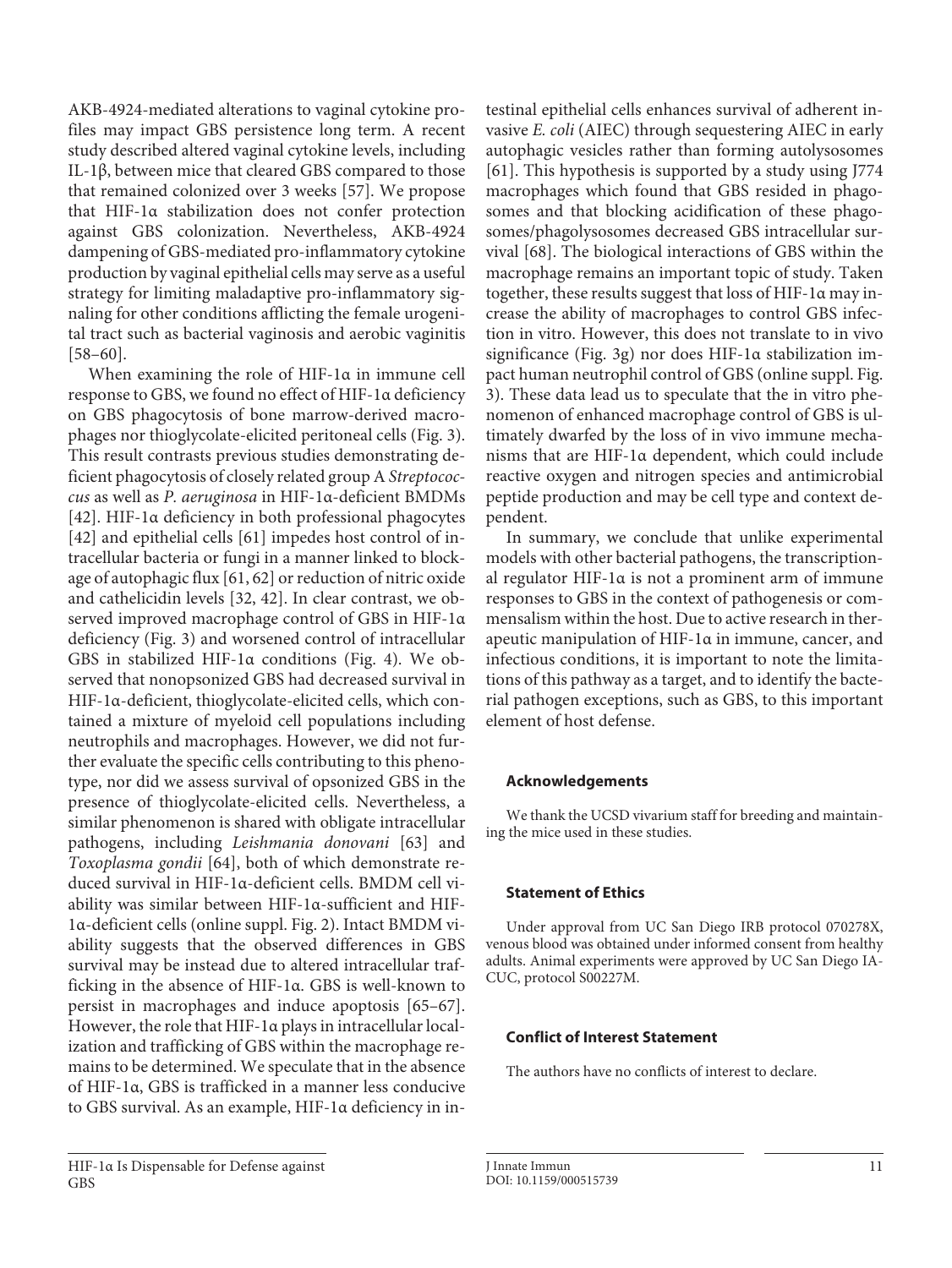## **Funding Sources**

D.v.E. was supported by scholarships from the Hendrik Muller Fund, Nora Baart Foundation, Jo Kolk Foundation, and Fundatie Vrijvrouwe van Renswoude Foundation. J.M.K. was supported by a UC President's postdoctoral fellowship, and K.A.P. was supported by UC Chancellor's and Hartwell Foundation postdoctoral fellowships. Studies were supported by NIH grant U54-HD090259 to V.N. The funders had no role in study design, data collection and analysis, decision to publish, or preparation of the manuscript.

# **References**

- <span id="page-11-0"></span>[1](#page-1-0) Seale AC, Bianchi-Jassir F, Russell NJ, Kohli-Lynch M, Tann CJ, Hall J, et al. Estimates of the burden of group B streptococcal disease worldwide for pregnant women, stillbirths, and children. [Clin Infect Dis.](https://www.karger.com/Article/FullText/515739?ref=1#ref1) 2017;65(Suppl l\_2):S200–19.
- <span id="page-11-1"></span>[2](#page-1-1) Patras KA, Nizet V. Group B streptococcal maternal colonization and neonatal disease: molecular mechanisms and preventative approaches. [Front Pediatr](https://www.karger.com/Article/FullText/515739?ref=2#ref2). 2018;6:27.
- <span id="page-11-2"></span>[3](#page-1-2) Shabayek S, Spellerberg B. Group B streptococcal colonization, molecular characteristics, and epidemiology. [Front Microbiol](https://www.karger.com/Article/FullText/515739?ref=3#ref3). 2018;9:437.
- <span id="page-11-3"></span>[4](#page-1-3) Raabe VN, Shane AL. Group B streptococcus (Streptococcus agalactiae). [Microbiol Spectr](https://www.karger.com/Article/FullText/515739?ref=4#ref4). 2019;7(2).
- <span id="page-11-4"></span>[5](#page-1-4) Libster R, Edwards KM, Levent F, Edwards MS, Rench MA, Castagnini LA, et al. Longterm outcomes of group B streptococcal meningitis. [Pediatrics](https://www.karger.com/Article/FullText/515739?ref=5#ref5). 2012;130(1):e8–15.
- <span id="page-11-5"></span>[6](#page-1-4) Kohli-Lynch M, Russell NJ, Seale AC, Dangor Z, Tann CJ, Baker CJ, et al. Neurodevelopmental impairment in children after group B streptococcal disease worldwide: systematic review and meta-analyses. [Clin Infect Dis](https://www.karger.com/Article/FullText/515739?ref=6#ref6). 2017;65(Suppl l\_2):S190–9.
- <span id="page-11-6"></span>[7](#page-1-5) Zimmermann P, Curtis N. Effect of intrapartum antibiotics on the intestinal microbiota of infants: a systematic review. [Arch Dis Child](https://www.karger.com/Article/FullText/515739?ref=7#ref7) [Fetal Neonatal Ed](https://www.karger.com/Article/FullText/515739?ref=7#ref7). 2020;105(2):201–8.
- <span id="page-11-7"></span>[8](#page-1-6) Corvaglia L, Tonti G, Martini S, Aceti A, Mazzola G, Aloisio I, et al. Influence of intrapartum antibiotic prophylaxis for group B streptococcus on gut microbiota in the first month of life. [J Pediatr Gastroenterol Nutr.](https://www.karger.com/Article/FullText/515739?ref=8#ref8) 2016; 62(2):304–8.
- <span id="page-11-8"></span>[9](#page-1-7) Kwak DJ, Augustine NH, Borges WG, Joyner JL, Green WF, Hill HR. Intracellular and extracellular cytokine production by human mixed mononuclear cells in response to group B streptococci. [Infect Immun.](https://www.karger.com/Article/FullText/515739?ref=9#ref9) 2000; 68(1):320–7.
- [10](#page-1-7) Asplin IR, Carl DJ, Way SS, Jones AL. Role of toll-like receptor 2 in innate resistance to group B streptococcus. [Microb Pathog.](https://www.karger.com/Article/FullText/515739?ref=10#ref10) 2008; 44(1):43–51.
- [11](#page-1-7) von Hunolstein C, Totolian A, Alfarone G, Mancuso G, Cusumano V, Teti G, et al. Soluble antigens from group B streptococci induce

cytokine production in human blood cultures. [Infect Immun](https://www.karger.com/Article/FullText/515739?ref=11#ref11). 1997;65(10):4017–21.

- [12](#page-1-7) Biondo C, Mancuso G, Midiri A, Signorino G, Domina M, Lanza Cariccio V, et al. Essential role of interleukin-1 signaling in host defenses against group B streptococcus. [mBio](https://www.karger.com/Article/FullText/515739?ref=12#ref12). 2014; 5(5):e01428–14.
- [13](#page-1-8) Harada A, Sekido N, Akahoshi T, Wada T, Mukaida N, Matsushima K. Essential involvement of interleukin-8 (IL-8) in acute inflammation. [J Leukoc Biol](https://www.karger.com/Article/FullText/515739?ref=13#ref13). 1994;56(5):559–64.
- [14](#page-1-8) Mohammadi N, Midiri A, Mancuso G, Patanè F, Venza M, Venza I, et al. Neutrophils directly recognize group B streptococci and contribute to Interleukin-1β production during infection. [PLoS One](https://www.karger.com/Article/FullText/515739?ref=14#ref14). 2016; 11(8): e0160249.
- [15](#page-1-9) Mitchell K, Brou L, Bhat G, Drobek CO, Kramer M, Hill A, et al. Group B streptococcus colonization and higher maternal IL-1β concentrations are associated with early term births. [J Matern Fetal Neonatal Med.](https://www.karger.com/Article/FullText/515739?ref=15#ref15) 2013; 26(1):56–61.
- [16](#page-1-9) Nakstad B, Sonerud T, Solevåg AL. Early detection of neonatal group B streptococcus sepsis and the possible diagnostic utility of IL-6, IL-8, and CD11b in a human umbilical cord blood in vitro model. [Infect Drug Resist.](https://www.karger.com/Article/FullText/515739?ref=16#ref16) 2016; 9:171–9.
- [17](#page-1-10) Carey AJ, Tan CK, Mirza S, Irving-Rodgers H, Webb RI, Lam A, et al. Infection and cellular defense dynamics in a novel 17β-estradiol murine model of chronic human group B streptococcus genital tract colonization reveal a role for hemolysin in persistence and neutrophil accumulation. [J Immunol.](https://www.karger.com/Article/FullText/515739?ref=17#ref17) 2014; 192(4):1718–31.
- [18](#page-1-10) Patras KA, Rösler B, Thoman ML, Doran KS. Characterization of host immunity during persistent vaginal colonization by group B streptococcus. [Mucosal Immunol.](https://www.karger.com/Article/FullText/515739?ref=18#ref18) 2015;8(6): 1339–48.
- [19](#page-1-10) Patras KA, Wang NY, Fletcher EM, Cavaco CK, Jimenez A, Garg M, et al. Group B streptococcus CovR regulation modulates host immune signalling pathways to promote vaginal colonization. [Cell Microbiol](https://www.karger.com/Article/FullText/515739?ref=19#ref19). 2013;15(7): 1154–67.
- [20](#page-1-11) Ashford KB, Chavan N, Ebersole JL, Wiggins AT, Sharma S, McCubbin A, et al. Patterns of

# **Author Contributions**

G.R.L., D.V.E., J.M.K., and K.A.P. performed experiments. V.N., J.M.K., and K.A.P. conceived and designed experiments, and analyzed and interpreted results. G.R.L., V.M., and K.A.P. drafted the manuscript. All authors contributed to the discussion and edited the manuscript.

> systemic and cervicovaginal fluid inflammatory cytokines throughout pregnancy. [Am J](https://www.karger.com/Article/FullText/515739?ref=20#ref20)  [Perinatol](https://www.karger.com/Article/FullText/515739?ref=20#ref20). 2018;35(5):455–62.

- [21](#page-1-12) Palazon A, Goldrath AW, Nizet V, Johnson RS. HIF transcription factors, inflammation, and immunity. [Immunity.](https://www.karger.com/Article/FullText/515739?ref=21#ref21) 2014;41(4):518– 28.
- [22](#page-1-13) Kim KS, Rajagopal V, Gonsalves C, Johnson C, Kalra VK. A novel role of hypoxia-inducible factor in cobalt chloride- and hypoxiamediated expression of IL-8 chemokine in human endothelial cells. [J Immunol.](https://www.karger.com/Article/FullText/515739?ref=22#ref22) 2006; 177(10):7211–24.
- [23](#page-1-13) Fang HY, Hughes R, Murdoch C, Coffelt SB, Biswas SK, Harris AL, et al. Hypoxia-inducible factors 1 and 2 are important transcriptional effectors in primary macrophages experiencing hypoxia. [Blood](https://www.karger.com/Article/FullText/515739?ref=23#ref23). 2009;114(4):844– 59.
- [24](#page-1-13) Takeda N, O'Dea EL, Doedens A, Kim JW, Weidemann A, Stockmann C, et al. Differential activation and antagonistic function of HIF-{alpha} isoforms in macrophages are essential for NO homeostasis. [Genes Dev.](https://www.karger.com/Article/FullText/515739?ref=24#ref24) 2010; 24(5):491–501.
- [25](#page-1-13) Cramer T, Yamanishi Y, Clausen BE, Förster I, Pawlinski R, Mackman N, et al. HIF-1alpha is essential for myeloid cell-mediated inflammation. [Cell.](https://www.karger.com/Article/FullText/515739?ref=25#ref25) 2003;112(5):645–57.
- [26](#page-1-13) Jantsch J, Chakravortty D, Turza N, Prechtel AT, Buchholz B, Gerlach RG, et al. Hypoxia and hypoxia-inducible factor-1 alpha modulate lipopolysaccharide-induced dendritic cell activation and function. [J Immunol](https://www.karger.com/Article/FullText/515739?ref=26#ref26). 2008; 180(7):4697–705.
- [27](#page-1-13) McNamee EN, Korns Johnson D, Homann D, Clambey ET. Hypoxia and hypoxia-inducible factors as regulators of T cell development, differentiation, and function. [Immunol Res.](https://www.karger.com/Article/FullText/515739?ref=27#ref27) 2013;55(1–3):58–70.
- [28](#page-1-13) Shi LZ, Wang R, Huang G, Vogel P, Neale G, Green DR, et al. HIF1alpha-dependent glycolytic pathway orchestrates a metabolic checkpoint for the differentiation of TH17 and Treg cells. [J Exp Med](https://www.karger.com/Article/FullText/515739?ref=28#ref28). 2011;208(7):1367–76.
- [29](#page-1-14) Blouin CC, Pagé EL, Soucy GM, Richard DE. Hypoxic gene activation by lipopolysaccharide in macrophages: implication of hypoxiainducible factor 1alpha. [Blood](https://www.karger.com/Article/FullText/515739?ref=29#ref29). 2004;103(3): 1124–30.